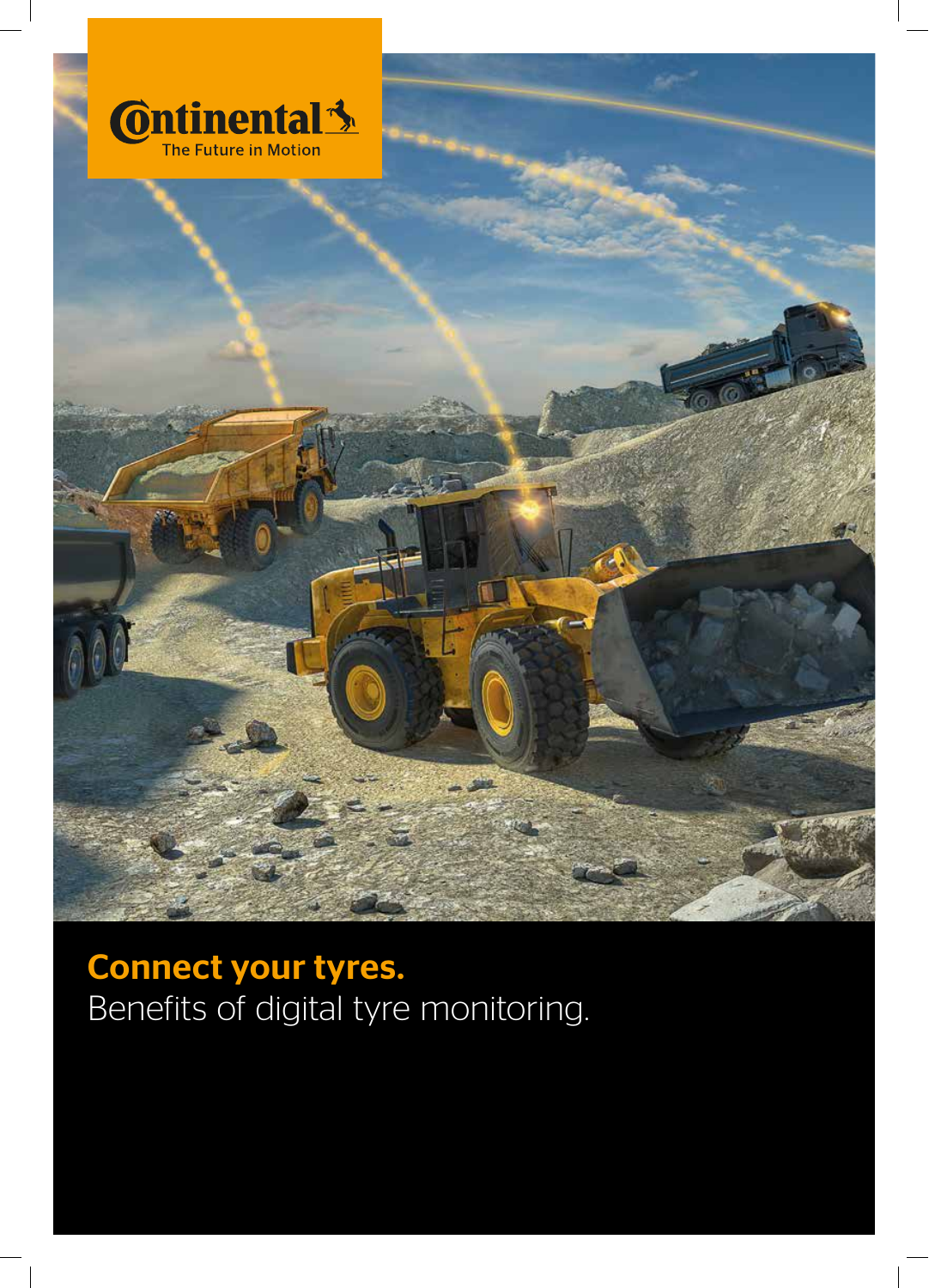

## Downtimes Are a real blowout.

blowouts are among the most frequent breakdown causes for commercial vehicles. Trouble often starts with creeping loss of air pressure, and if the problem goes unnoticed a blowout occurs. So, if you want to keep your business moving, keep your tyres rolling. Digital tyre monitoring will make your vehicles more profitable and safe. Tyre failure and

ContiPressureCheck™ and ContiConnect™ will provide you with accurate tyre status information – and help prevent unscheduled downtimes.

#### Low pressure causes low lifetime

and energy, enhances tyre life and thus reduces replacements costs for an improved total cost of ownership. The digital monitoring leads to better cost efficiency. The optimum tyre pressure saves fuel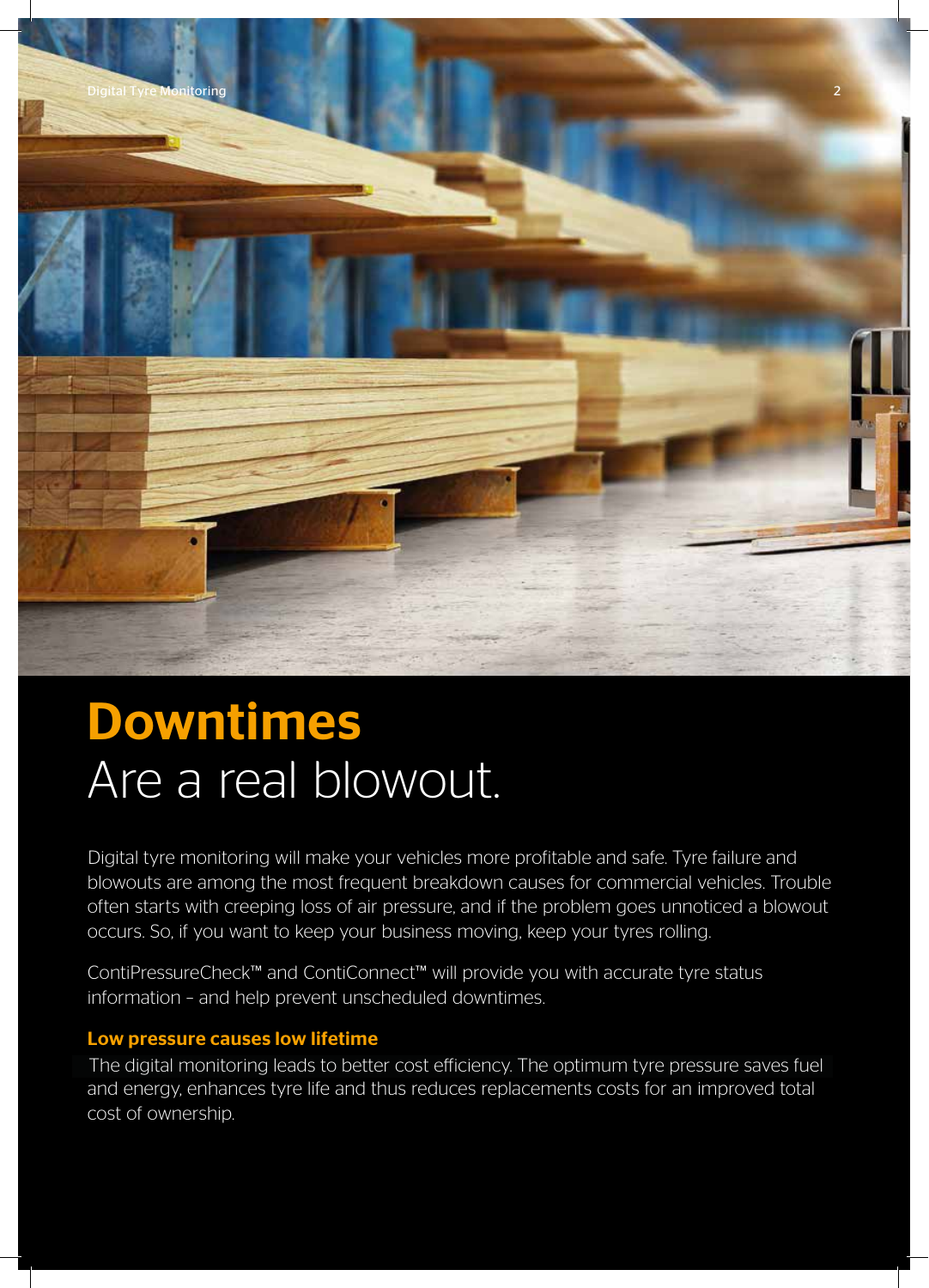

### Effects on a tyre<br>when operating at incorrect inflation.

- Based on a 18.00-33 dimension a reduction of service life of 8% would be the result when running the tyre at 10% below recommended tire pressure.
- Costs of under inflation = Tyre price x 8%
- › This indicates that only 92% of the designated life is used.
- › Consequently, you will have much higher expenses for tyres, not including the<br>fitment and service costs.

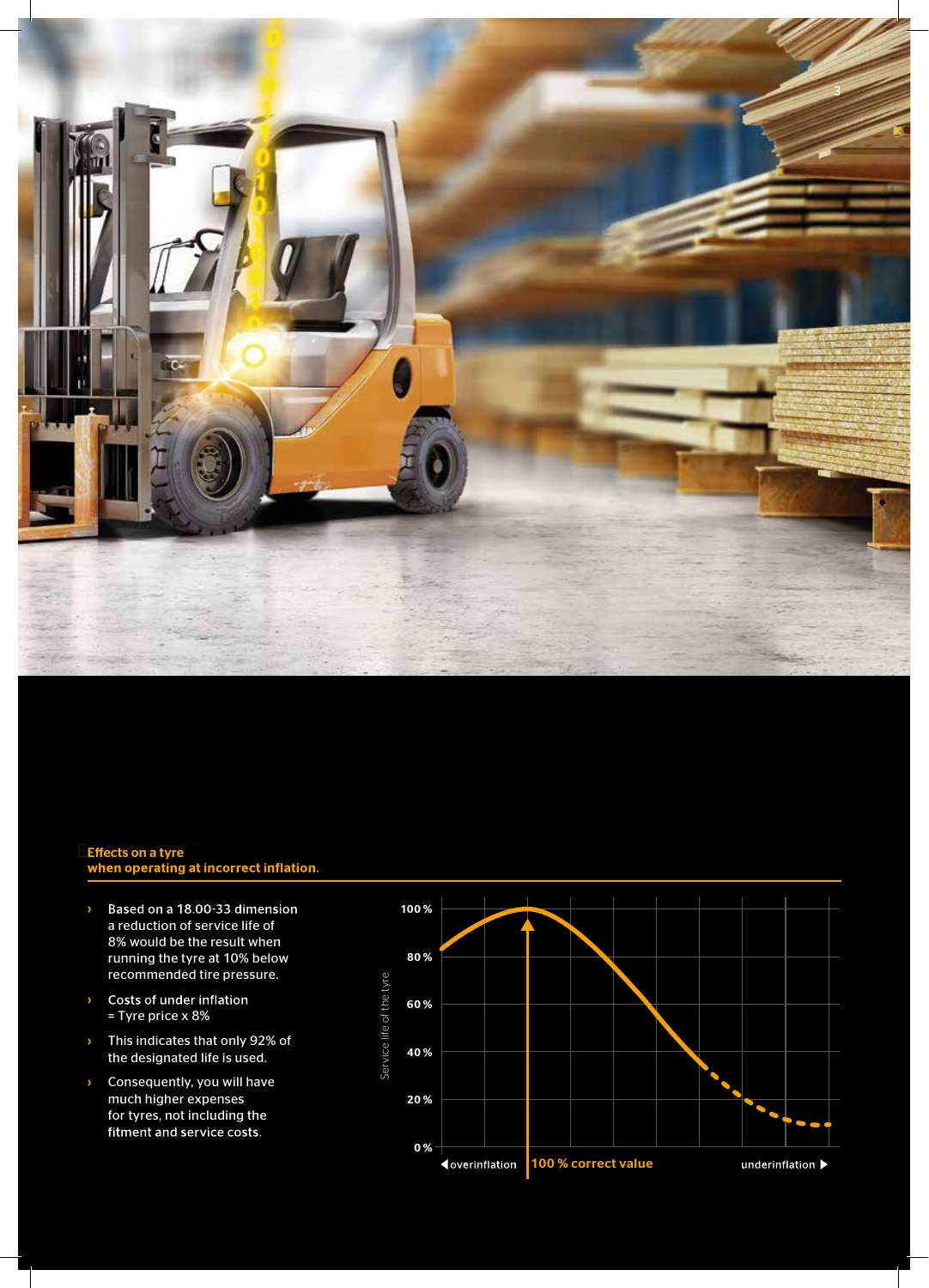

PRESSURE (BAR)

 $90$ 

 $7.5$ 

 $A/B$ 

 $9.0$ 

 $7.5$ 

**SET** 

几

OK

## ContiPressureCheck™ Single Vehicle Monitoring

ContiPressureCheck™ provides drivers with precise status information by continually monitoring air pressure and temperature via the tyre sensor. The system displays data in the drivers cab and warns before a condition becomes critical. ContiPressureCheck™ is a complete, driver focused system for single vehicles and can be integrated into third party telematics solutions.

ContiPressureCheck™ Light The Hand-Held tool can read air pressure and temperature from the tyre sensor.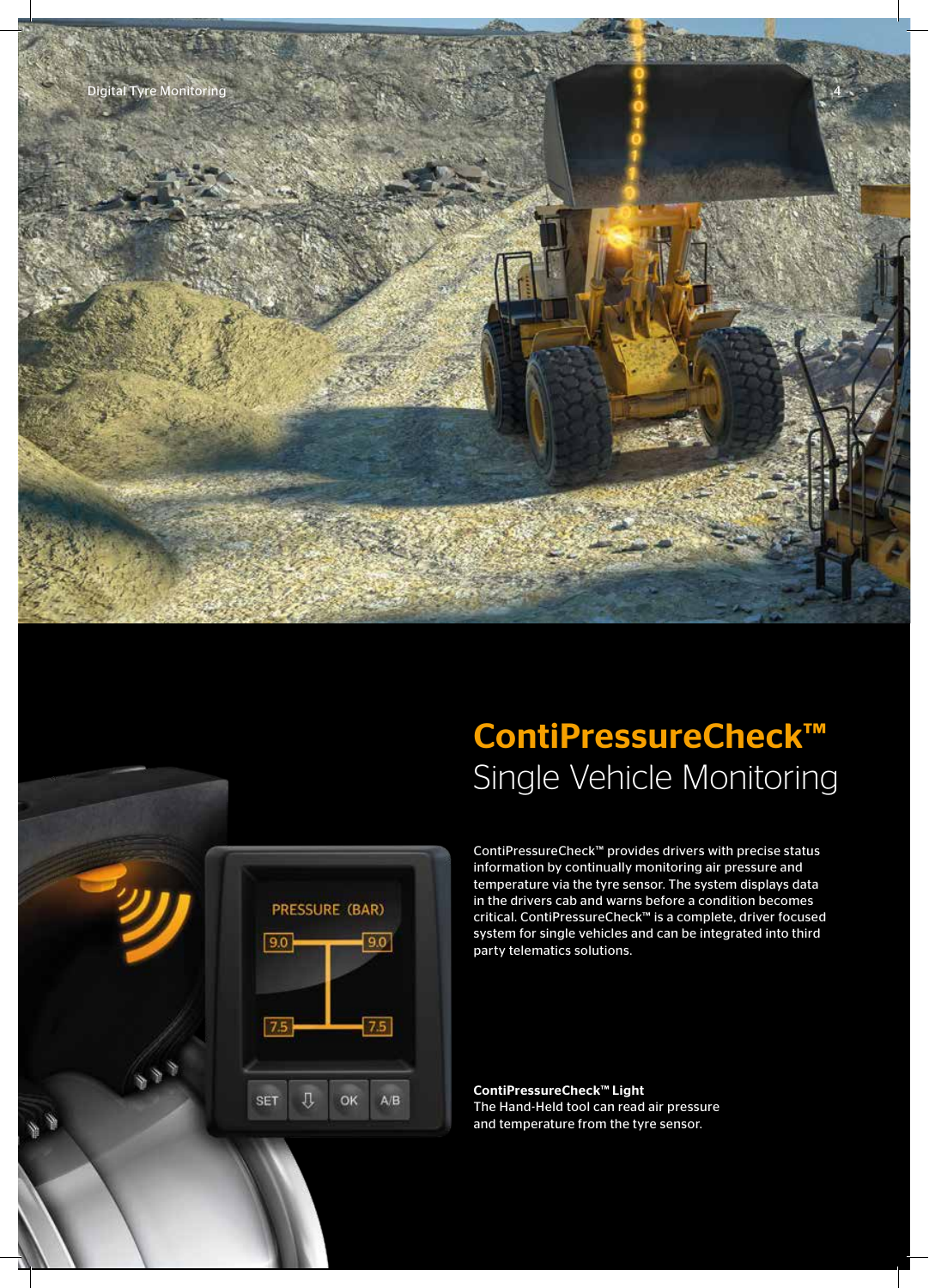

## ContiConnect™ Multiple Vehicle Solution

ContiConnect™ takes digital tyre monitoring to the next level. The solution conveniently connects multiple vehicles and helps fleet managers switch from inflexible manual service routines to targeted in-time maintenance. Tyre issues are immediately identified upon return to thefleet yard or in real-time with any telemetry provider.

ContiConnect™ light is the ideal entry level solution for drivers. It displays tyre pressure and temperature via the Hand-Held tool, while allowing manual data upload later on to the ContiConnect™ web portal.

ContiConnect™ Yard receives all tyre data whenever your trucks return to the yard. The yard reader station wirelessly picks up the sensor data and transmits it to the ContiConnect™ web portal via cellular network.

ContiConnect™ Live provides real time online integration with the web portal and is compatible with multiple telematics providers/devices.

ContiConnect™ web portal allows fleet managers to conveniently access low pressure alerts, track data over time or view detailed reports and analytics. If low tyre pressure or high temperatures are detected, you will receive an alert in order to proactively fix the problem.

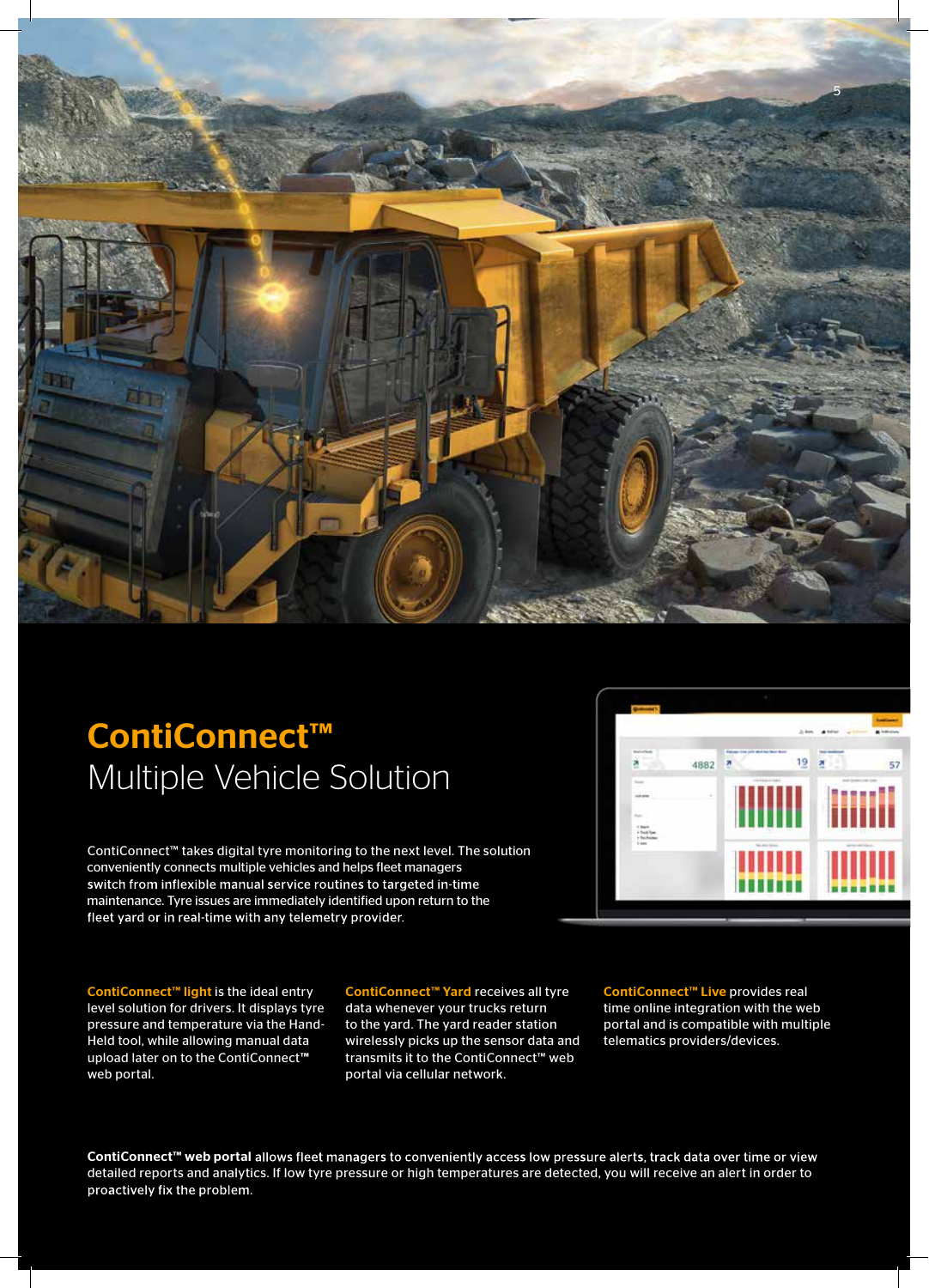# ContiConnect™ ContiConnect™ Your everywhere fleet assistant

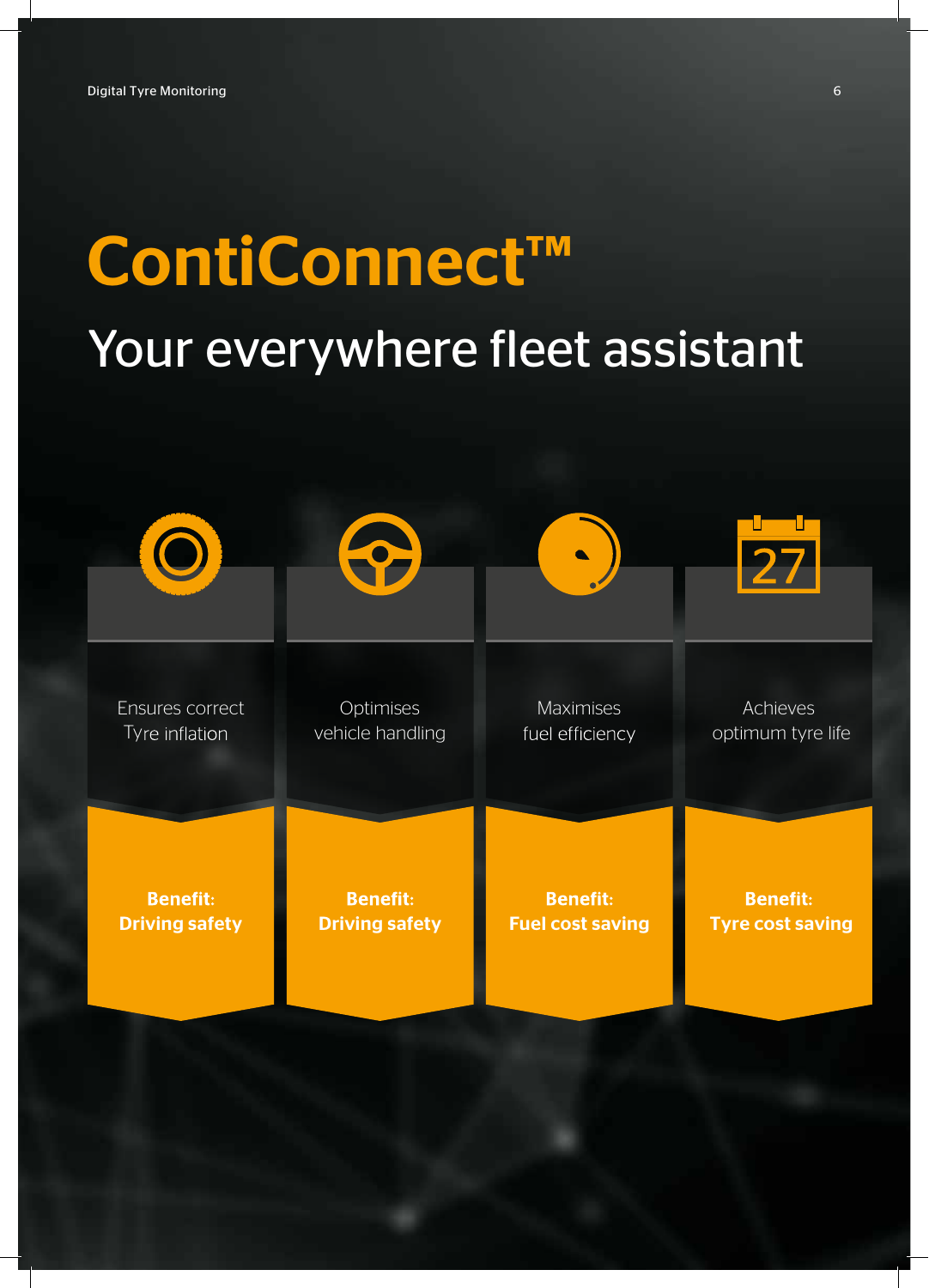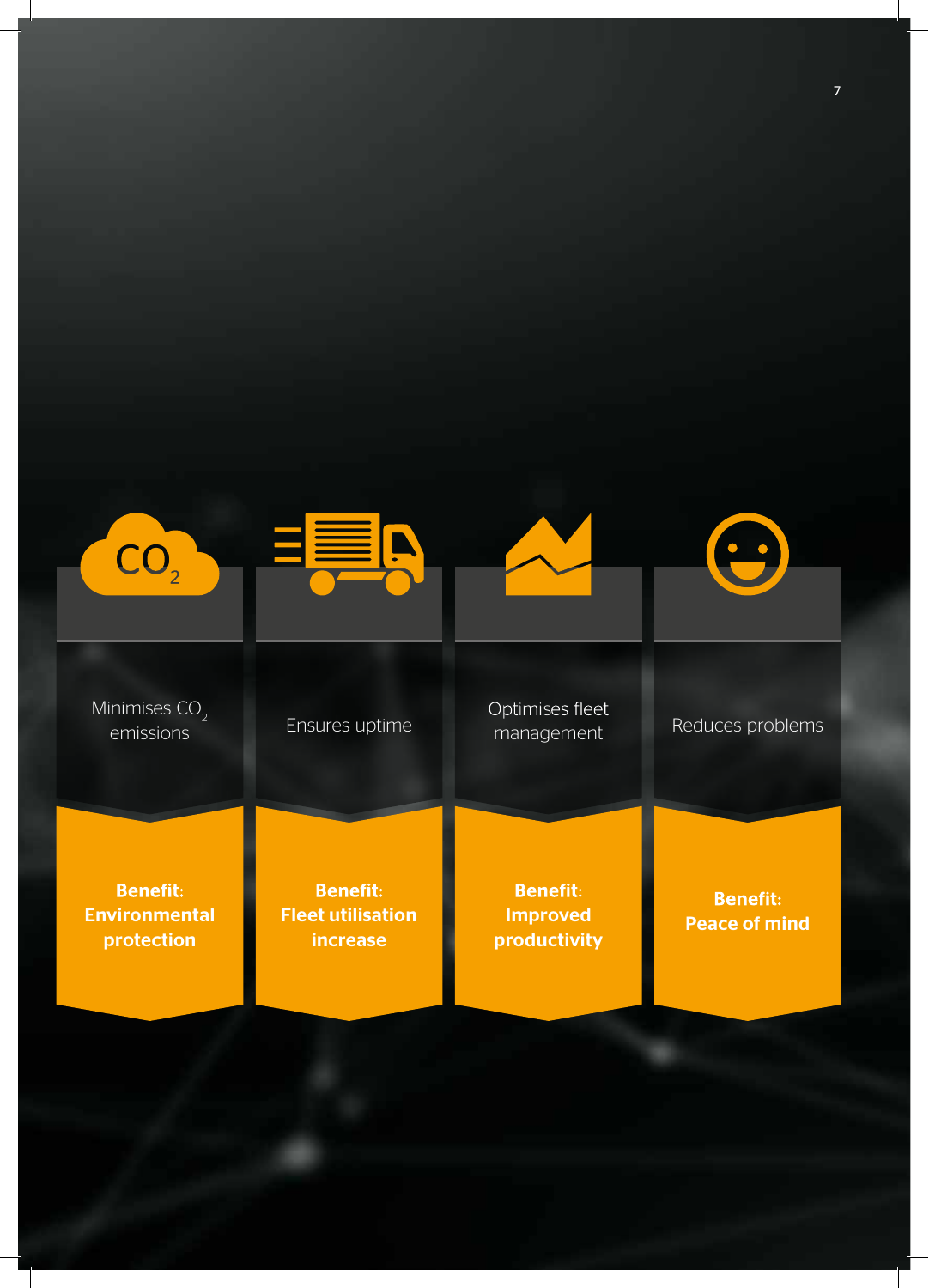## Modular makes sense. Make your choice.

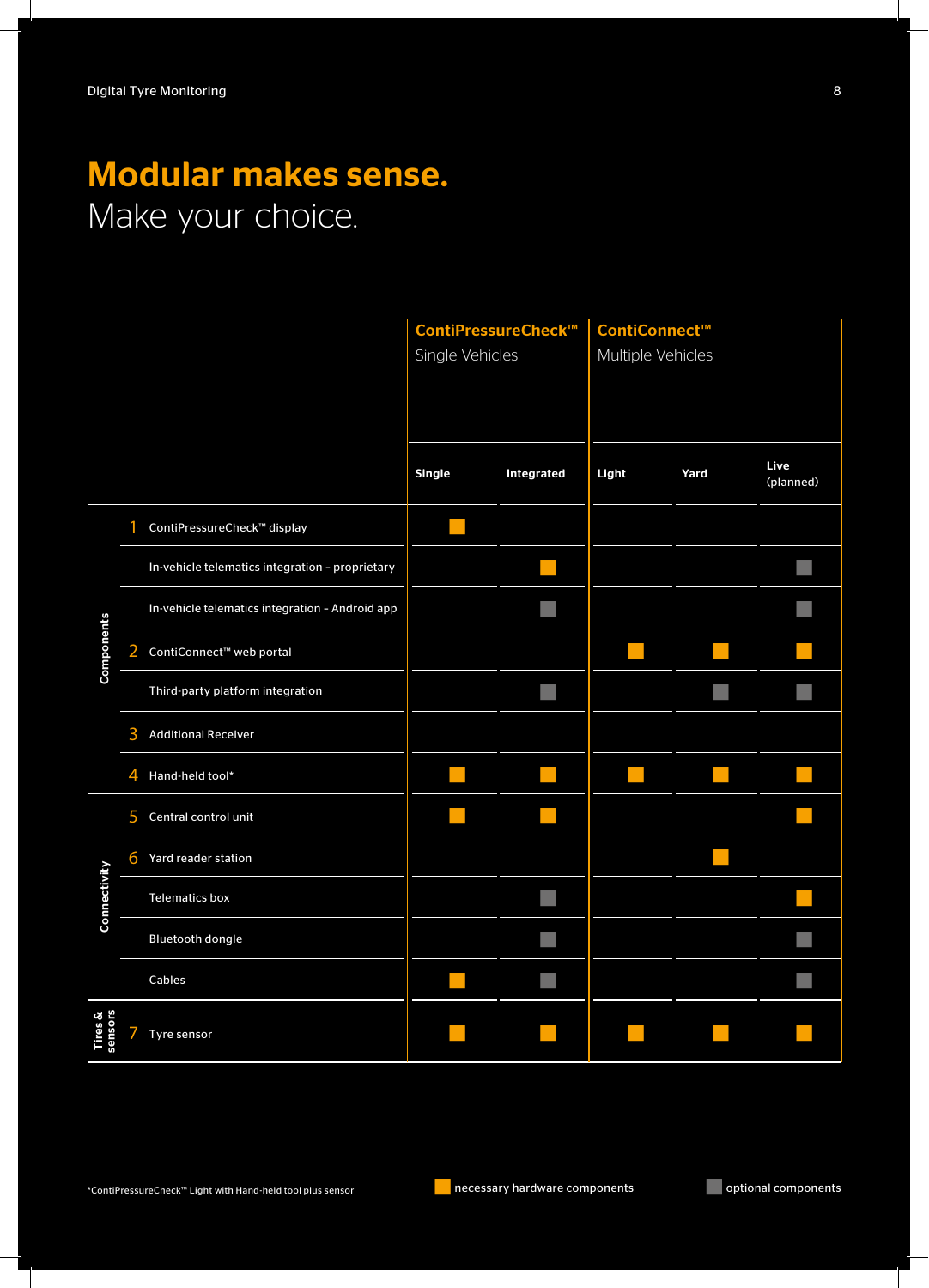

- Display in the driver's cockpit
- Display shows the status of the tire and indicates 7 different types of warnings and the related tire position in the driver's cabin



- 2 ContiConnect™ Web Portal
- › Browser-based web interface for access to data, statistics and reports.



- 3 Additional Receiver
- Integrated antenna and receiver to be used if:
- Vehicle has an axle spread of more than 6m
- › Vehicle has more than 3 axles
- A trailer is docked



#### **Hand-Held tool**

- Initial configuration of entire system ›
- Wireless communication with tire sensors
- Synchronises tyre sensors to each wheel position
- Wired communication with CCU



- 5 Receiver / Central Control Unit (CCU)
- › Receives and evaluates signals from tire sensors
- Generates warnings and provides them for display - Up to 24 tires fitted on up to 6 axles



#### 6 Yard Reader Station

The connectivity component that receives data wirelessly from the tyre sensor upon returning to the yard.



#### 7 Tyre Sensor

Integrated tyre sensor with radio frequency transmitter – individual coding per running wheel



#### 8 Cleaning Scraper & Mounting Tool

- Scraper for pretreating the inner layer of the tyre
- Pressing tool including insert
- Tool for pressing on the tyre sensor during bonding



#### 9 Partner Case

- Partner case, pressing tool, pressing tool insert (2x), insertion tool for tyre sensor (not in the picture), cleaning scraper, tyre sensor container (12x), KIT 4.2.1 (2x), adhesive 1.6g (2x), spatula (2x)
- Optional content: Hand-held tool set, liquid buffer (REMA TipTop), crimping pliers, cable stripper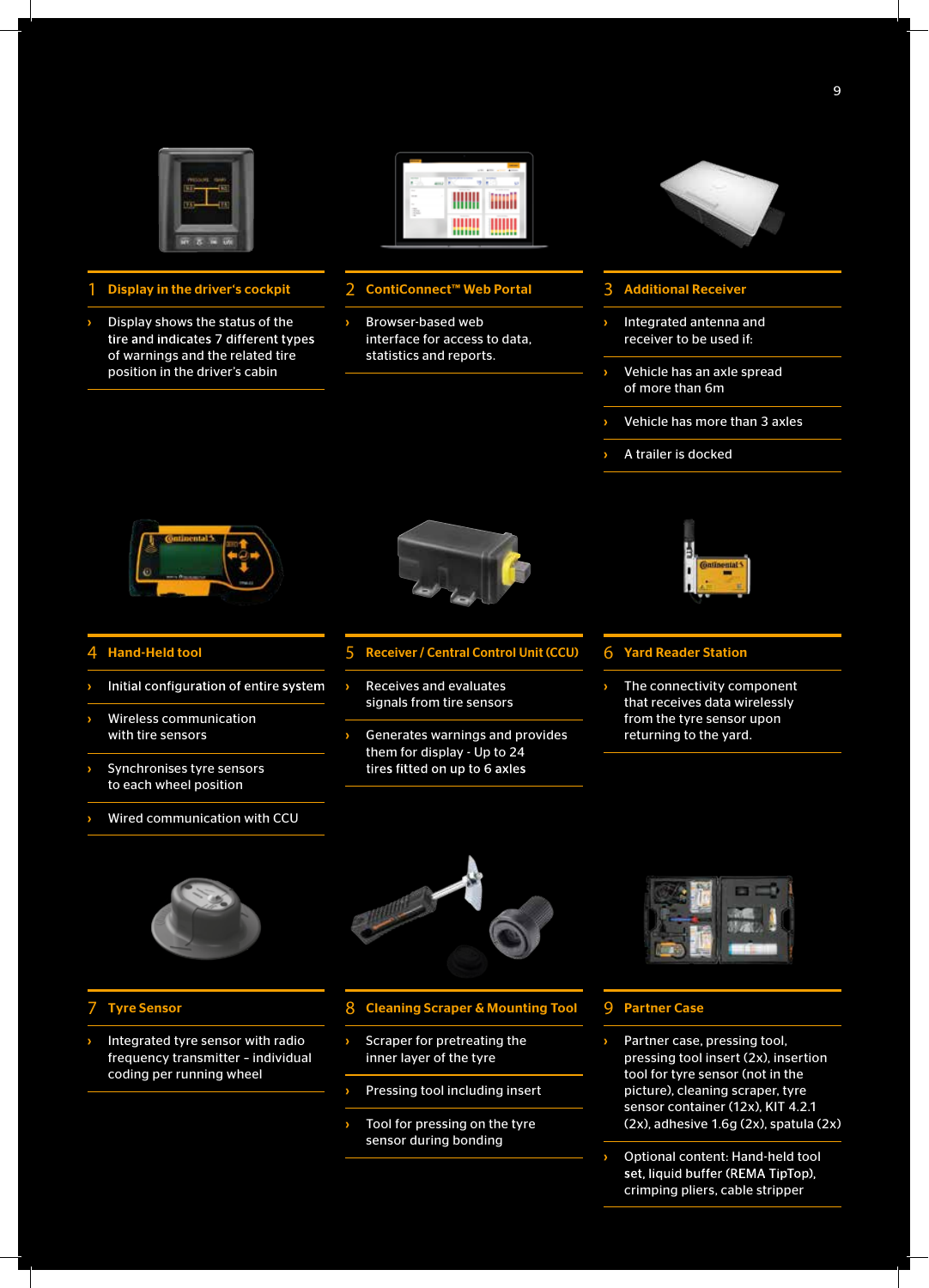## ContiPressureCheck™ Required Kits per Vehicle

#### Material Handling Earth Moving



| Tractor |  |                                        |  |
|---------|--|----------------------------------------|--|
|         |  | 1x Kit 1.2 Without additional receiver |  |
|         |  | 1x Kit 4.2.6 6 Tyre sensors            |  |
|         |  | 1x Kit 6.2 TyreView (Display)          |  |



| <b>Reach Stacker</b> |                  |                                       |
|----------------------|------------------|---------------------------------------|
|                      | 1x Kit 5.2 Coach |                                       |
|                      |                  | $\bullet$ 1x Kit 4.2.6 6 Tyre sensors |
|                      |                  | 1x Kit 6.2 TyreView (Display)         |





| <b>Loader</b> |  |                                         |
|---------------|--|-----------------------------------------|
|               |  | 1x Kit 2.2 With additional receiver     |
|               |  | 1x Kit 4.2.6 6 Tyre sensors             |
|               |  | $\bullet$ 1x Kit 6.2 TyreView (Display) |





| <b>Pushback</b> |  |                                     |  |
|-----------------|--|-------------------------------------|--|
|                 |  | 1x Kit 2.2 With additional receiver |  |
|                 |  | 1x Kit 4.2.4 4 Tyre sensors         |  |
|                 |  | 1x Kit 6.2 TyreView (Display)       |  |



Dumper (ADT & RDT) 1x Kit 5.2 Coach 1x Kit 4.2.6 6 Tyre sensors 1x Kit 6.2 TyreView (Display)

 $\bullet$  $\bullet$ 

| AGV |  |                                               |  |
|-----|--|-----------------------------------------------|--|
|     |  | $\bullet$ 1x Kit 2.2 With additional receiver |  |
|     |  | 1x Kit 4.2.4 4 Tyre Sensors                   |  |
|     |  | 1x Kit 7.2 TyreConnect                        |  |



| <b>Straddle Carrier*</b> |                  |                               |  |
|--------------------------|------------------|-------------------------------|--|
|                          | 1x Kit 5.2 Coach |                               |  |
|                          |                  | 2x Kit 4.2.4 4 Tyre Sensors   |  |
|                          |                  | 1x Kit 6.2 TyreView (Display) |  |



| Trailer* |                    |                             |  |
|----------|--------------------|-----------------------------|--|
|          | 1x Kit 3.2 Trailer |                             |  |
|          |                    | 2x Kit 4.2.4 4 Tyre Sensors |  |



|  | $\blacksquare$ 1x Kit 2.2 With additional receiver |
|--|----------------------------------------------------|
|  | 1x Kit 4.2.6 6 Tyre sensors                        |
|  | 1x Kit 6.2 TyreView (Display)                      |



\* Please get in contact with our sales team for detailed information about these and further industrial vehicles. Please always check the Continental mounting manual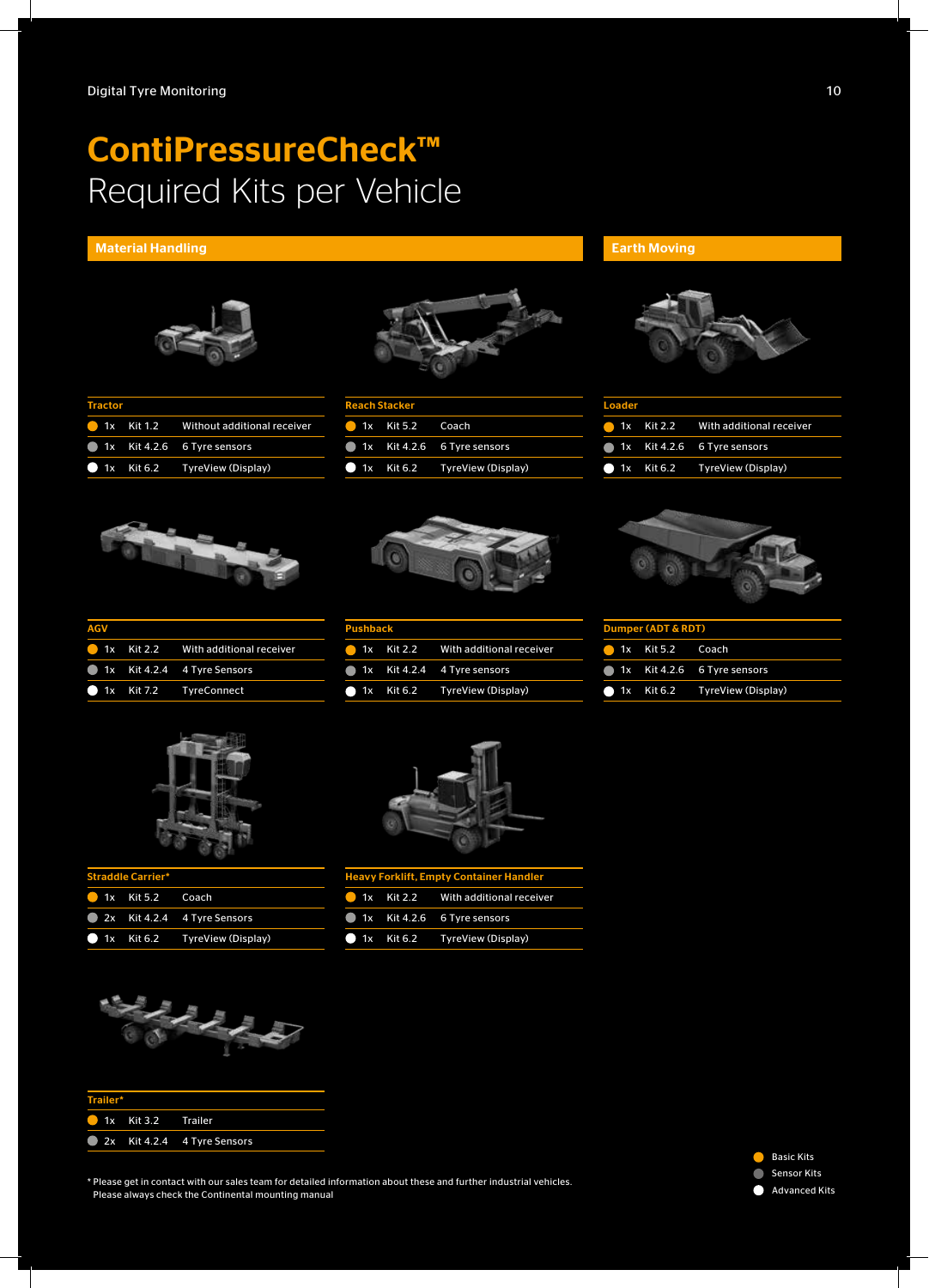## Kits

|                                    | <b>Description</b>                      | <b>Article No.</b>     |
|------------------------------------|-----------------------------------------|------------------------|
| <b>Basic Kits</b>                  | Kit 1.2: without additional receiver    | 17 34 115              |
|                                    | Kit 2.2: with additional receiver       | 17 34 116              |
|                                    | Kit 3.2: Trailer                        | 17 34 117              |
|                                    | Kit 5.2: Coach                          | 17 34 120              |
| <b>Sensor Kits</b><br>$\bullet$    | Kit 4.2.2: 2 tyre sensors               | 17 34 124              |
|                                    | Kit 4.2.4: 4 tyre sensors               | 17 34 118              |
|                                    | Kit 4.2.6: 6 tyre sensors               | 17 34 119              |
| <b>Advanced Kits</b><br>$\bullet$  | Kit 6.2: TyreView (Display)             | 17 34 121              |
|                                    | Kit 7.2: TyreConnect (Telematics cable) | 17 34 122              |
|                                    | Kit 8.2: TisWeb® Starter Kit Tyre       | 17 34 125              |
| Tyre Sensor mounting & spare parts | <b>Cleaning Scraper</b>                 | 17 34 130              |
|                                    | Mounting tool (tyre sensor)             | 17 34 019              |
|                                    | <b>Insert - Mounting Tool</b>           | 17 34 022              |
|                                    | Set Tyre Sensor Container 12            | 17 34 072              |
|                                    | Set Tyre Sensor Container 24            | 17 34 073              |
|                                    | Spatula                                 | 17 34 021              |
|                                    | Glue CB2250 1,6g                        | 17 34 113              |
|                                    | Glue CB2250 4,8g                        | 17 34 112              |
|                                    | Glue CB2250 9,6g                        | 17 34 020              |
|                                    | Set Sticker and Valve cap 2             | 17 34 123              |
|                                    | Set Sticker and Valve cap 4             | 17 34 114              |
|                                    | Set Sticker and Valve cap 6             | 17 34 088              |
| System configuration & spare parts | Set Handheld tool incl. accessory       | 17 34 052              |
|                                    | Handheld tool                           | 17 34 128              |
|                                    | Diagnosis cable (handheld tool)         | 17 34 024              |
|                                    | Repl. Fuse Diag cable                   | 17 34 059              |
|                                    | Charger (handheld tool)                 | 17 34 053              |
|                                    | USB cable (handheld tool)               | 17 34 054              |
| <b>Spare parts - System</b>        | Set Central control unit Truck/Bus      | 17 34 060              |
|                                    | Bracket (central control unit)          | 17 34 003              |
|                                    | Set Central control unit Trailer        | 17 34 061              |
|                                    | Additional receiver + Impact protection | 17 34 056              |
|                                    | Impact protection (add. receiver)       | 17 34 055              |
|                                    | <b>Bracket (additional receiver)</b>    | 17 34 002              |
|                                    | Sub-harness A                           | 17 34 008              |
|                                    | Sub-harness B                           | 17 34 007              |
|                                    | Sub-harness C                           | 17 34 006              |
|                                    | Sub-harness D                           | 17 34 009              |
|                                    | Sub-harness D - large (13 metres)       | 17 34 067              |
|                                    | Sub-harness E                           | 17 34 087              |
|                                    | Harness F+G                             | 17 34 016              |
|                                    | Sub-harness H                           | 17 34 017              |
|                                    | Sub-harness K                           | 17 34 070              |
|                                    | Sub-harness L                           | 17 34 069              |
|                                    | <b>Display</b>                          | 17 34 011              |
|                                    | Display holder                          | 17 34 012              |
|                                    | Display holder dashboard                | 17 34 071              |
|                                    | <b>Pressure Check Indicator</b>         | 17 34 013              |
|                                    | <b>Fuse Kit F</b>                       | 17 34 036              |
|                                    | Connector Kit A+B+C                     | 17 34 018              |
|                                    |                                         | 17 34 134              |
| <b>Partner Case</b>                | <b>Partner Case</b>                     |                        |
|                                    | <b>KIT CPC Partner Case</b>             | 17 34 135<br>17 34 131 |
|                                    | <b>Kit CPC Training Box</b>             | $\star$                |
| <b>ContiConnect</b>                | <b>KIT YardReader Station</b>           |                        |

\*Please refer to your sales contact for more information.